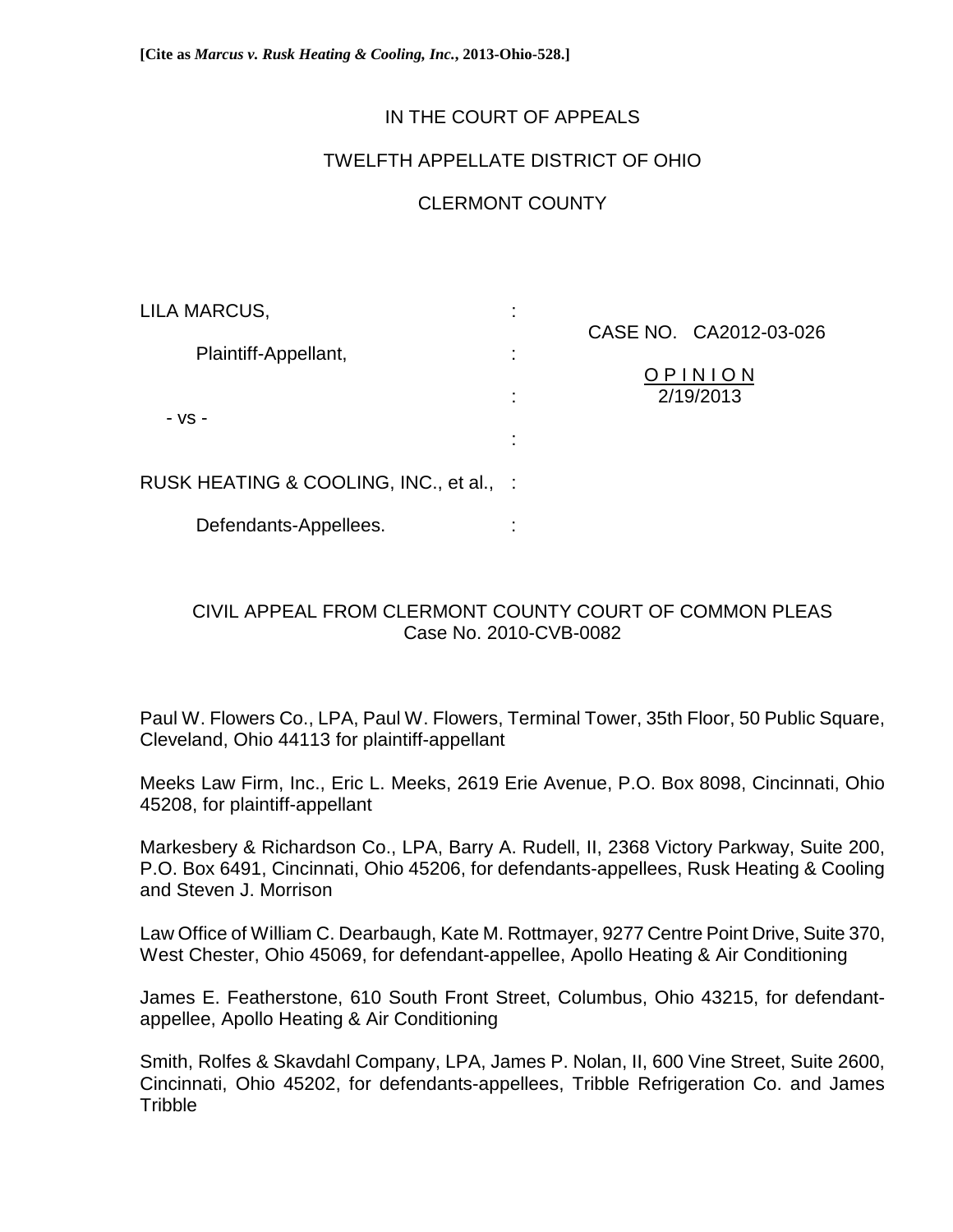## **S. POWELL, J.**

**{¶ 1}** Plaintiff-appellant, Lila Marcus, appeals the judgment of the Clermont County Common Pleas Court excluding the testimony of appellant's expert witness and granting summary judgment in favor of defendants-appellees, Rusk Heating & Cooling, Inc. and its president, Steven J. Morrison (collectively, "Rusk"), Apollo Heating and Air Conditioning, Inc. and Apollo Quality Heating & Cooling (collectively, "Apollo"), and Tribble Refrigeration, L.L.C., Tribble Refrigeration Co., and James Tribble (collectively, "Tribble").

### **Statement of Facts**

**{¶ 2}** In March 2004, Rusk installed a Carrier Oil Furnace in appellant's residence located in Milford, Clermont County, Ohio. Rusk also responded to appellant's repeated service calls over the next few years due to malfunctioning issues with the furnace. Appellant and Rusk continually disagreed upon the quality of Rusk's service of the furnace and, ultimately, Rusk refunded the full contract price of the furnace to appellant. Appellant then sought the services of Apollo and Tribble to repair the furnace.

**{¶ 3}** In January 2008, the furnace experienced a "puff back" where the furnace malfunctioned or misfired, resulting in the disbursement of oily soot and vapors through the furnace's heating ductwork and into the living area of appellant's home, leaving a grimy, oily coating on floors, walls, furniture, and other exposed areas of the home. Also around this time, appellant was diagnosed with a brain injury stemming from the chronic inhalation of carbon monoxide. Due to the injuries to her health and home, appellant contracted with Clark Heating and Cooling, Inc. to remove and replace the furnace.<sup>1</sup>

**{¶ 4}** On January 15, 2010, appellant commenced this personal injury and property

<sup>1.</sup> Clark Heating and Cooling, Inc. is not a party to this appeal.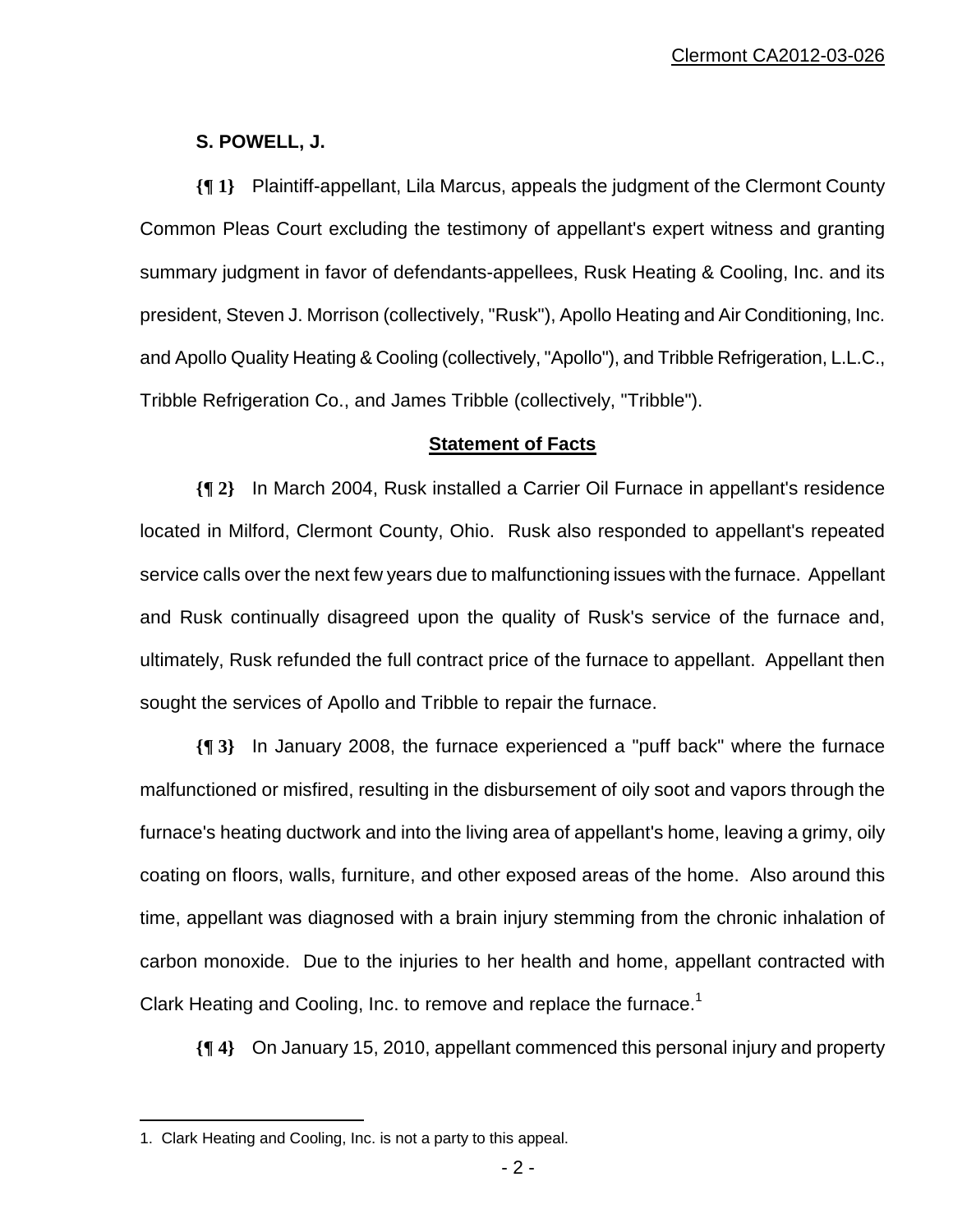damage action against appellees. In an amended complaint, appellant claims that Rusk negligently installed the furnace in 2004 and that Rusk, Apollo, and Tribble (together, "appellees") negligently serviced the furnace for the next four years. As a direct result of these acts of negligence, appellant claims she was exposed to dangerous levels of carbon monoxide and other toxins that resulted in serious and permanent injury to her brain. Appellant further claims that the negligence of appellees led to the "puff back" in the furnace which caused property damage to her home.

**{¶ 5}** Several motions were subsequently filed by the parties, including cross-motions for summary judgment and motions in limine seeking to exclude the testimony of appellant's expert witness, Michael Mariscalco, Professional Engineer (P.E.). Specifically, Rusk and Tribble asserted that Mariscalco's opinion did not comply with Evid.R. 702 and the standard set forth by the United States Supreme Court in *Daubert v. Merrell Dow Pharmaceuticals, Inc.*, 509 U.S. 579, 113 S.Ct. 2786 (1993). Rusk and Tribble also contended that, without the testimony of Mariscalco, appellant could not demonstrate that her injuries were caused by the furnace and, therefore, Rusk and Tribble were entitled to summary judgment. Apollo filed a similar motion for summary judgment asserting that it was entitled to judgment as a matter of law.

**{¶ 6}** A hearing was held on January 20 and 30, 2012 on several *Daubert* issues including the admissibility of Mariscalco's expert report and testimony. In both his report and testimony, Mariscalco opined that insufficient combustion air, caused by the lack of a combustion air pipe, caused the furnace to emit toxic levels of carbon monoxide into appellant's home in a concentration level of 5-20 parts per million ("ppm") from the time the furnace was installed in 2004 until it was removed in 2008. $^2$  Mariscalco explained that his

1

<sup>2.</sup> A combustion air pipe is a pipe through which outside air would be supplied to the furnace to facilitate combustion of the fuel oil.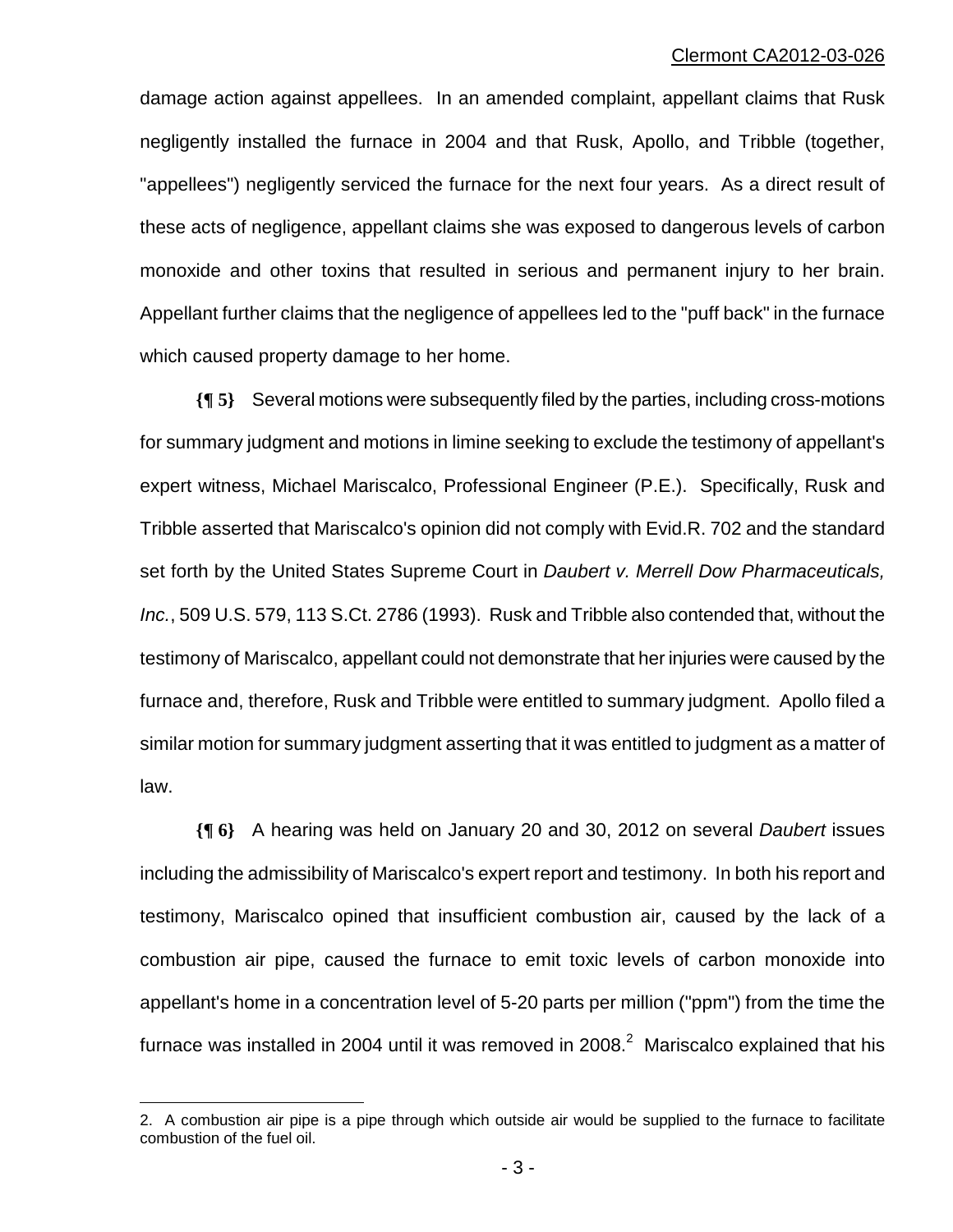proffered opinion was based on the theory that carbon monoxide spilled from the barometric damper of the furnace into appellant's living space due to an inadequate source of combustion air that created a negative pressure differential in the room where the furnace was located.

**{¶ 7}** After the hearing, the trial court concluded that, although Mariscalco's proposed testimony pertained to issues that were beyond the understanding of lay persons and that he was suitably qualified to render the opinion, Mariscalco's analysis was not sufficiently reliable and there was simply too great an analytical gap between Mariscalco's data and his opinion. The trial court then excluded the testimony and reports of Mariscalco from trial and determined that, without his expert opinion, appellant could not prove that her injuries were caused by the emission of carbon monoxide from the furnace. Consequently, the trial court granted summary judgment in favor of appellees.

**{¶ 8}** Appellant timely appealed, raising two assignments of error.

**{¶ 9}** Assignment of Error No. 1:

**{¶ 10}** THE TRIAL JUDGE ABUSED HIS DISCRETION AND COMMITTED AN ERROR AT LAW BY IMPOSING AN UNPRECEDENTED STANDARD WHILE CONCLUDING THAT THE PROPOSED TESTIMONY OF PLAINTIFF-APPELLANT'S ENGINEERING EXPERT WAS NOT SUFFICIENTLY RELIABLE TO BE ADMISSIBLE PURSUANT TO EVID.R. 702.

**{¶ 11}** In her first assignment of error, appellant challenges a number of the trial court's reasons for excluding Mariscalco's testimony, asserting that the trial court forced an "unachievable standard for reliability" upon appellant and Mariscalco.

**{¶ 12}** "A trial court's decision on whether to admit or exclude expert testimony will not be reversed absent an abuse of discretion." *Herzner v. Fischer Attached Homes, Ltd.*, 12th Dist. No. CA2007-08-090, 2008-Ohio-2261, ¶ 7, citing *State v. Jones*, 90 Ohio St.3d 403,

 $-4-$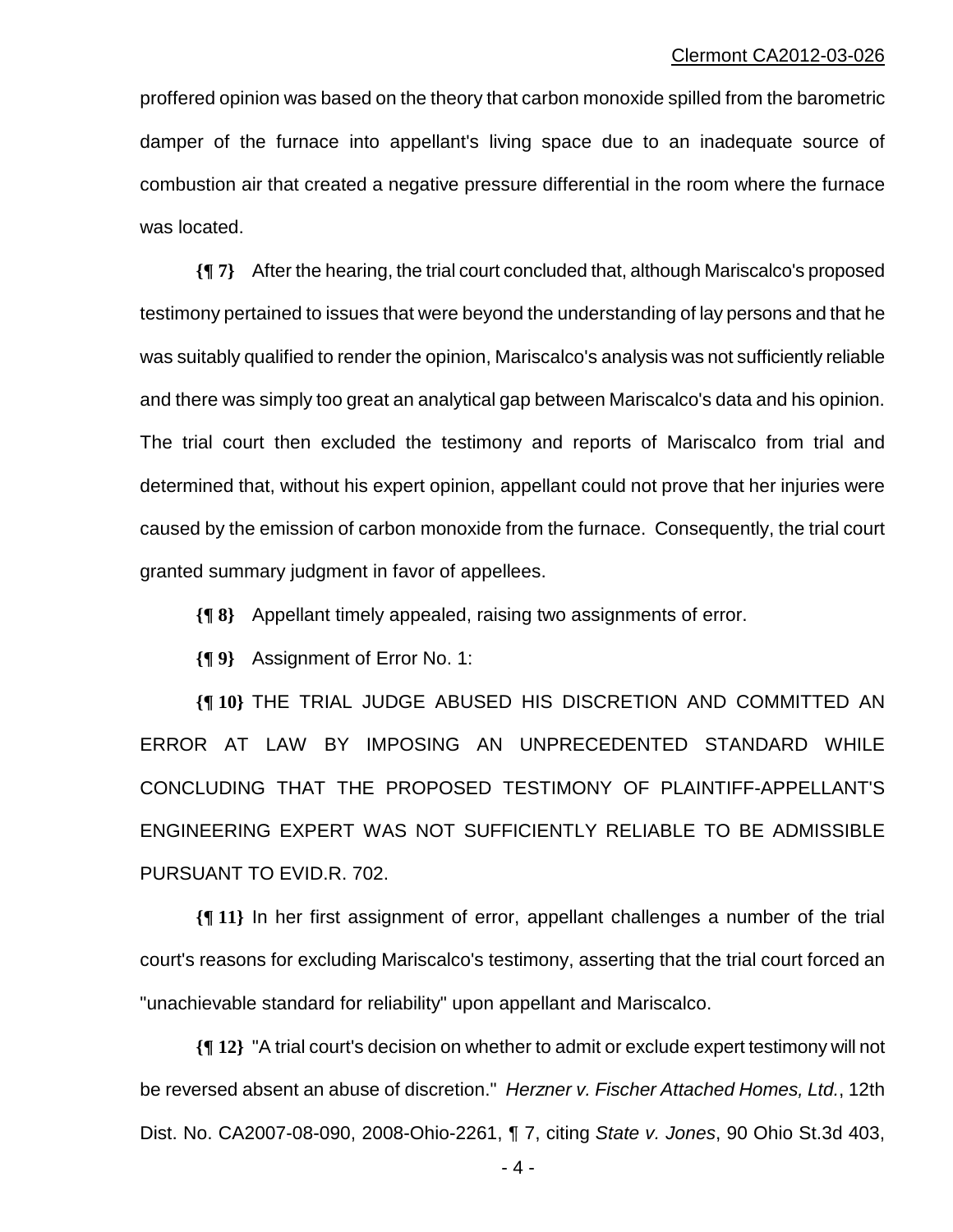414. "An abuse of discretion connotes an arbitrary, unreasonable, or unconscionable decision by the trial court." *Id*., citing *Blakemore v. Blakemore*, 5 Ohio St.3d 217, 219 (1983). When applying the abuse of discretion standard, this court may not substitute its judgment for that of the trial court. *Pons v. Ohio State Med. Bd*., 66 Ohio St.3d 619, 621 (1993).

**{¶ 13}** It is undisputed that Mariscalco's testimony related to matters beyond the knowledge or experience of laypersons and that Mariscalco qualified as an engineering expert. Evid.R. 702(A) and (B). Therefore, at issue is the reliability of Mariscalco's testimony and the underlying calculations he made in support of his expert opinion. *See* Evid.R. 702(C).

**{¶ 14}** Evid.R. 702(C) provides that a witness may testify as an expert if:

The witness' testimony is based on reliable scientific, technical, or other specialized information. To the extent that the testimony reports the result of a procedure, test, or experiment, the testimony is reliable only if all of the following apply:

The theory upon which the procedure, test or experiment is based is objectively verifiable or is validly derived from widely accepted knowledge, fact or principles;

The design of the procedure, test or experience reliably implements the theory;

The particular procedure, test or experiment was conducted in a way that will yield an accurate result.

**{¶ 15}** "In determining whether an expert's opinions are reliable under Evid.R. 702(C),

our inquiry focuses upon whether the principles and methods the expert employed to reach

his opinion are reliable, rather than whether the conclusions are correct." *State Farm Fire &* 

*Cas. Co. v. Holland*, 12th Dist. No. CA2007-08-025, 2008-Ohio-4436, ¶ 21, citing *Miller v.* 

*Bike Athletic Co*., 80 Ohio St.3d 607, 611, 1998-Ohio-178. The trial court, "as part of its

gatekeeping function, must assess both the relevance of the expert's testimony and the

reliability of the testimony prior to admitting such testimony into evidence." *State v. Widmer*,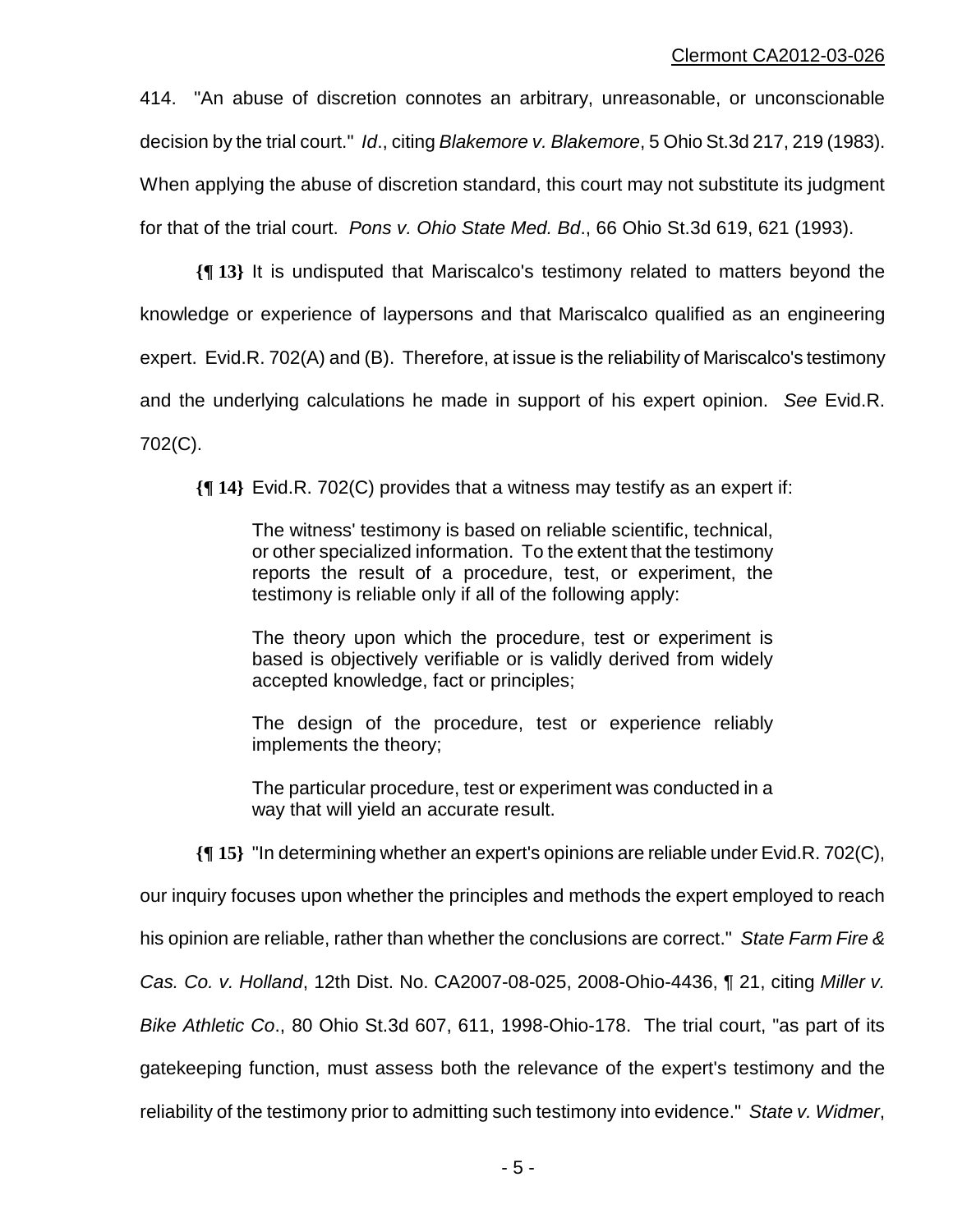12th Dist. No. CA2011-03-027, 2012-Ohio-4342, ¶ 67, citing *Terry v. Caputo*, 115 Ohio St.3d 351, 2007-Ohio-5023, ¶ 24; *Miller* at 611.

**{¶ 16}** "In evaluating the reliability of scientific evidence, several factors are to be considered: (1) whether the theory or technique has been tested, (2) whether it has been subjected to peer review, (3) whether there is a known or potential rate of error, and (4) whether the methodology has gained general acceptance." *Miller* at 611, citing *Daubert* 509 U.S. at 595. $3$  Moreover, a court may conclude that there is "simply too great an analytical gap between the data and the opinion proffered." *Valentine v. Conrad*, 110 Ohio St.3d 42, 2006-Ohio-3561, ¶ 18.

**{¶ 17}** In this case, appellant sought to introduce the testimony and report of Mariscalco to demonstrate that the furnace was the origin of the carbon monoxide which poisoned her. At the hearing, Mariscalco provided his educational background and training, and then explained how he reached his opinion that, due to a lack of combustion air, the furnace emitted carbon monoxide in the concentration level of 5-20 ppm which spread into the living space of appellant's home. Mariscalco stated that he used a formula from the National Fire Protection Association's Standard 69 (NFPA 69) and a 1961 study performed by the National Research Council of Canada (the Canadian Study) that was published by the American Society of Heating, Refrigerating, and Air-Conditioning Engineers (ASHRAE).<sup>4</sup> From the NFPA 69, which governs the use and control of flammable and combustible gasses to prevent explosive atmospheres, Mariscalco took the formula in order to determine the carbon monoxide concentration that would have filtered through appellant's

<sup>3.</sup> Appellant's argument that Ohio has not adopted the principles of *Daubert* is without merit. *See Miller*, 80 Ohio St.3d at 611; *Terry v. Caputo*, 115 Ohio St.3d 351, 2007-Ohio-5023, ¶ 24; *Widmer*, 2012-Ohio-4342 at ¶ 67.

<sup>4.</sup> The parties' expert witnesses agreed that the NFPA and ASHRAE are generally accepted authorities in the field of heating, refrigerating, and air conditioning.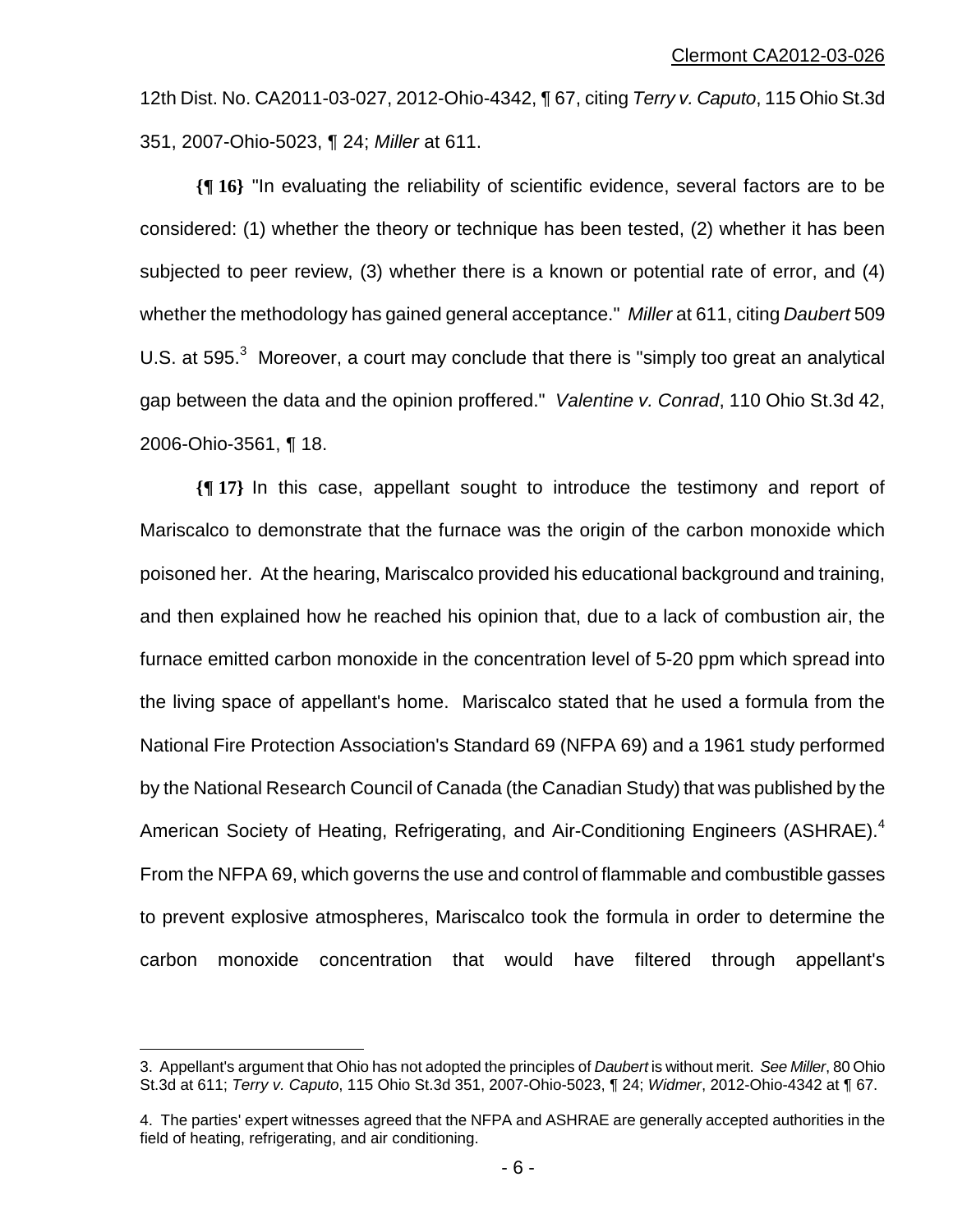home while the furnace was running.<sup>5</sup>

**{¶ 18}** Mariscalco then explained that, in determining the value of "G," the flue gas leakage rate (of gas leaking from the furnace), Mariscalco performed no testing, experimentation, or measurements on the furnace or appellant's home. Rather, Mariscalco based the value of "G" on the 1961 Canadian Study, stating that the home in the Canadian Study and appellant's home were similar in size. A copy of the NFPA 69 and the Canadian Study were not admitted into evidence during the hearing.

**{¶ 19}** Mariscalco also testified that, instead of performing or relying upon a tracer gas study to determine the value of "Q," the estimated outside infiltration rate into appellant's house, Mariscalco simply used a "wide range" of infiltration rates to determine his calculations. Mariscalco admitted that the generally accepted authorities in the field heating, refrigerating, and air conditioning state that the only way to properly determine the air infiltration rate into a home is to perform a tracer gas study, but Mariscalco stated that this was unnecessary because, by using a wide range of air infiltration rates for "Q," he was "able to cover all the bases *predictably* anyway." (Emphasis added.)

**{¶ 20}** Furthermore, Mariscalco testified that he believed the carbon monoxide was specifically leaking from the barometric damper of the furnace and into appellant's home. However, after the furnace was removed from appellant's home, but before Mariscalco—or any other expert—was able to view the barometric damper, the damper disappeared. Mariscalco testified that he was only able to view the damper through photographs but that

5. The formula Mariscalco used was:  $CO(t)=(G/(Q))^{*}(1-c^{(k^{*}G^{*}V)t})^{*}1,000,000^{*}C_{fq}$ 

 $\overline{a}$ 

where:  $CO(t) =$  carbon monoxide concentration

G = Flue gas leakage into space, CFM (cubic feet per minute)

 $Q =$  Estimated outside infiltration rate into house, CFM (cubic feet per minute)

 $k =$  Mixing coefficient

 $V =$  Volume of residence, cubic feet

 $t =$  Time in minutes

 $C_{fa}$  = Concentration of carbon monoxide in flue gas

Neither the record nor the briefs explain the meaning of the variable "c" as it is used in the equation.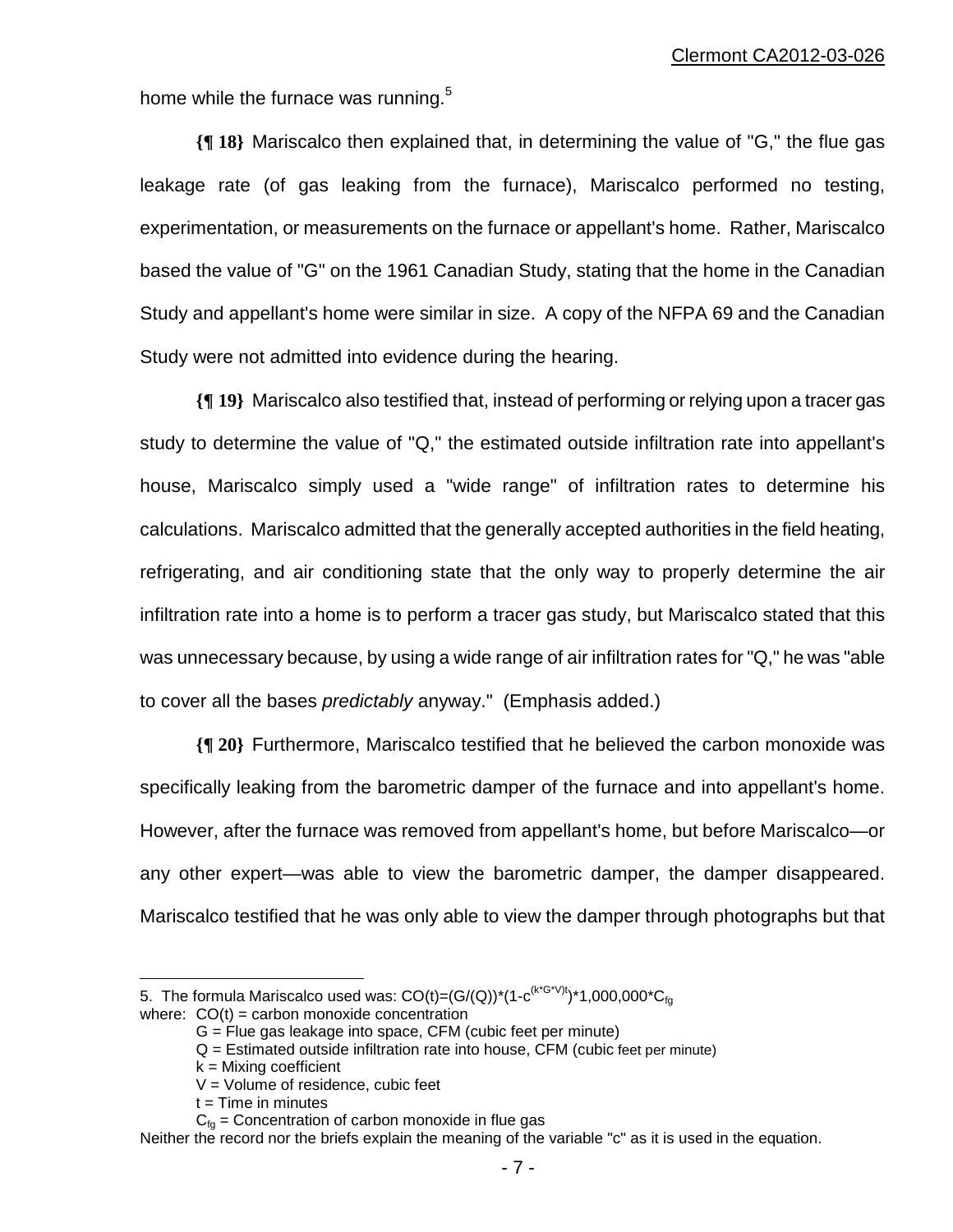he did not believe an examination of the actual damper would change his opinion because his calculation of the carbon monoxide concentration leaking from the furnace was based upon his knowledge of systems and "what would be *typically* considered for leakage types of areas." (Emphasis added.)

**{¶ 21}** Mariscalco also admitted at the hearing that he had performed no tests on the furnace and only one test on appellant's home. Mariscalco measured the volume of appellant's home in order to determine "V" in his formula. Otherwise, Mariscalco did not perform, and was unaware of any other person performing, a test on the furnace to determine if it did, in fact, emit carbon monoxide while in operation. Mariscalco conceded that, although the furnace was not in working order at the time he examined the furnace, it could have been put into working order except for the missing barometric damper.

**{¶ 22}** Appellant takes issue with the following four findings made by the trial court: (1) the Canadian Study was scientifically unreliable, as a copy of the Study was not provided to the trial court, (2) Mariscalco performed only one test on appellant's home and no tests on the actual furnace in order to ensure the reliability of his calculations, (3) Mariscalco's final report stated that his opinion was formed using "conservative assumptions of furnace leakage and accumulation" rather than actual testing, and (4) there was no evidence that Mariscalco's methodology of using a series of mathematical calculations including "conservative assumptions" satisfied any of the factors outlined in *Daubert*. 6

### **Absence of the Canadian Study**

**{¶ 23}** Appellant first argues that the trial court erred in finding that, because it was

<sup>6.</sup> Appellant contends that the trial court erred in relying on Mariscalco's report filed October 30, 2010 (labeled as "Final Report") instead of Mariscalco's later report filed December 2, 2011 (labeled as "Supplemental Report"). However, the record clearly shows that the December 2, 2011 report was simply a supplementary report to a test performed by another expert witness. In fact, Mariscalco points out in the "Supplementary Report" that his previous conclusions and opinions contained in his October 30, 2010 Final Report are not altered by the supplement. Thus, the trial court did not err in relying on Mariscalco's October 30, 2010 Final Report.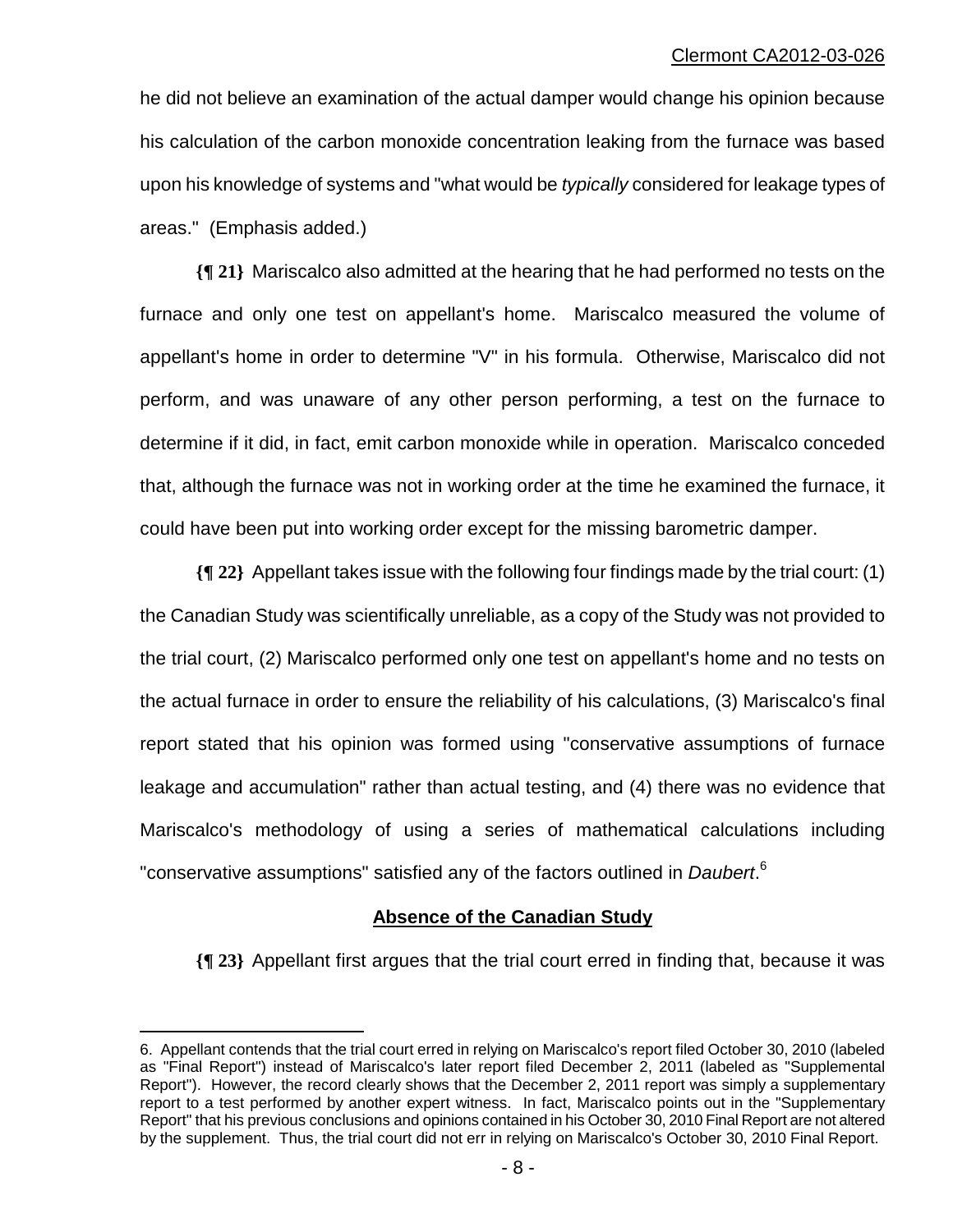unable to review it, the Canadian Study was scientifically unreliable.<sup>7</sup> Appellant also argues that she was unaware that the Canadian Study was not before the trial court or that the trial court wished to "scrutinize" the Study.

**{¶ 24}** "Experts often base their opinions on data and research from within their field of study." *Valentine*, 2006-Ohio-3561 at ¶ 18. Yet, "Evid.R. 702(C) requires not only that those underlying resources are scientifically valid, but also that they support the opinion." *Id*. "Although scientists certainly may draw inferences from a body of work, trial courts must ensure that any such extrapolation accords with scientific principles and methods." *Id*. To the extent that doing so is necessary to avoid making an unreasonable, arbitrary, or unconscionable decision, a trial court is obliged to apprise itself of the details of resources relied upon by the experts. *See id.* at ¶ 20.

**{¶ 25}** In this case, the trial court was prevented from apprising itself of the details of the Canadian Study because the document was not provided to the trial court. Thus, the trial court was unable to determine whether the methodology behind the Canadian Study had been generally accepted by the scientific community and whether it was a reliable approach in determining the emission and flow of carbon monoxide in a home. *See generally, Finley v. First Realty Property Mgt. Ltd.*, 185 Ohio App.3d 386, 2009-Ohio-6797, ¶ 19 (9th Dist.). Furthermore, without being able to evaluate the Canadian Study, the trial court was unable to determine whether the house subject to the Study was substantially similar to appellant's home. Without this determination, the trial court could not say that the mathematical figure taken from the Canadian Study and used by Mariscalco to determine "G," the flue gas leakage rate, was a reasonable and scientifically reliable use of the Canadian Study.

1

<sup>7.</sup> The Canadian Study was a study of draft conditions caused in the wintertime by the operation of a fuel oil furnace. Mariscalco sought to use the Study to prove that the emission of carbon monoxide from the furnace and into the living space of appellant's home would be in the concentration range of 5-20 ppm.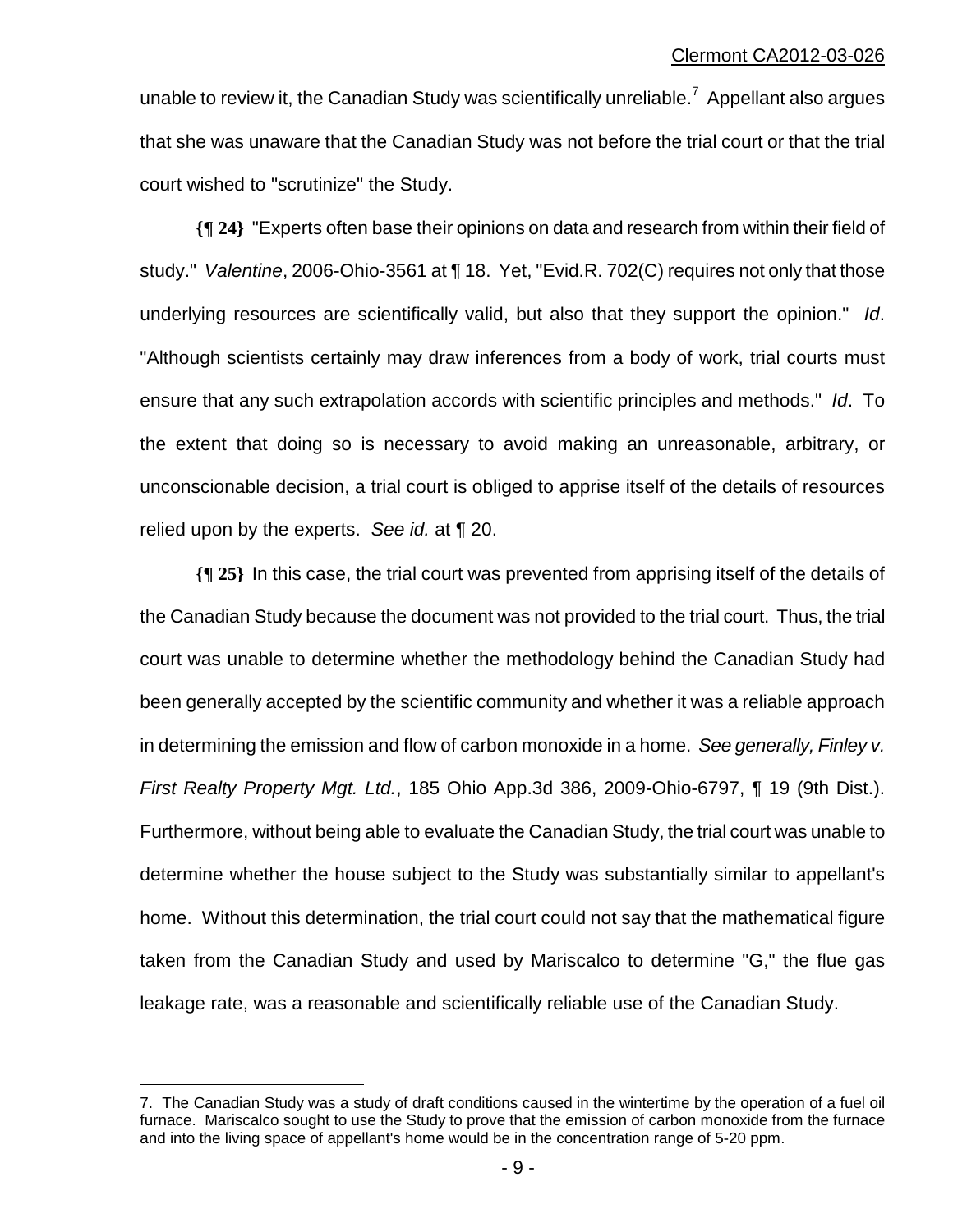**{¶ 26}** Furthermore, Evid.R. 703 provides that the "facts or data in the particular case upon which an expert bases an opinion or inference may be those perceived by the expert or admitted into evidence at the hearing." In this case, the data relied upon by Mariscalco from the Canadian Study to determine "G" was not something that Mariscalco "perceived" from his own testing, observations, or experimentation but, instead, something that should have been admitted into evidence at the hearing.

**{¶ 27}** Appellant contends that she had no duty to supply the trial court with a copy of the Canadian Study, had no reason to believe that the trial court desired to "scrutinize" the study, and believed that Rusk had attached a copy of the study to Mariscalco's deposition transcript when it was submitted to the trial court. However, the party offering the expert opinion and testimony bears the burden of proof in establishing its admissibility. *Daubert* at 592 fn. 10; *Knotts v. Black and Decker*, 204 F.Supp.2d 1029, 1038 (N.D.Ohio 2002); *Mohney v. U.S. Hockey, Inc.*, 300 F.Supp.2d 556, 564 (N.D.Ohio 2004). Though appellant asserts that appellees should not benefit from their failure to provide Mariscalco's deposition *with* attached exhibits, appellant provides no reason why she could not and did not submit a copy of the Canadian Study to the trial court during the hearing, during the discovery phase of the case, or as an attachment to a motion in this case. The fact that appellees may have erred in not submitting the exhibits with the deposition does not relieve appellant of her burden to supply evidence to the court to establish the reliability and admissibility of expert testimony.

**{¶ 28}** Therefore, as the Canadian Study was not provided to the trial court for examination, there was no evidence that the mathematical figures Mariscalco garnered from the Study had any reasonable, analytical relationship to the emission of carbon monoxide from the furnace in appellant's home. Furthermore, although the Canadian Study was published by ASHRAE, an authority in the field of heating, refrigerating, and air conditioning, there was no evidence that the Canadian Study, itself, had been tested, peer reviewed, or

 $- 10 -$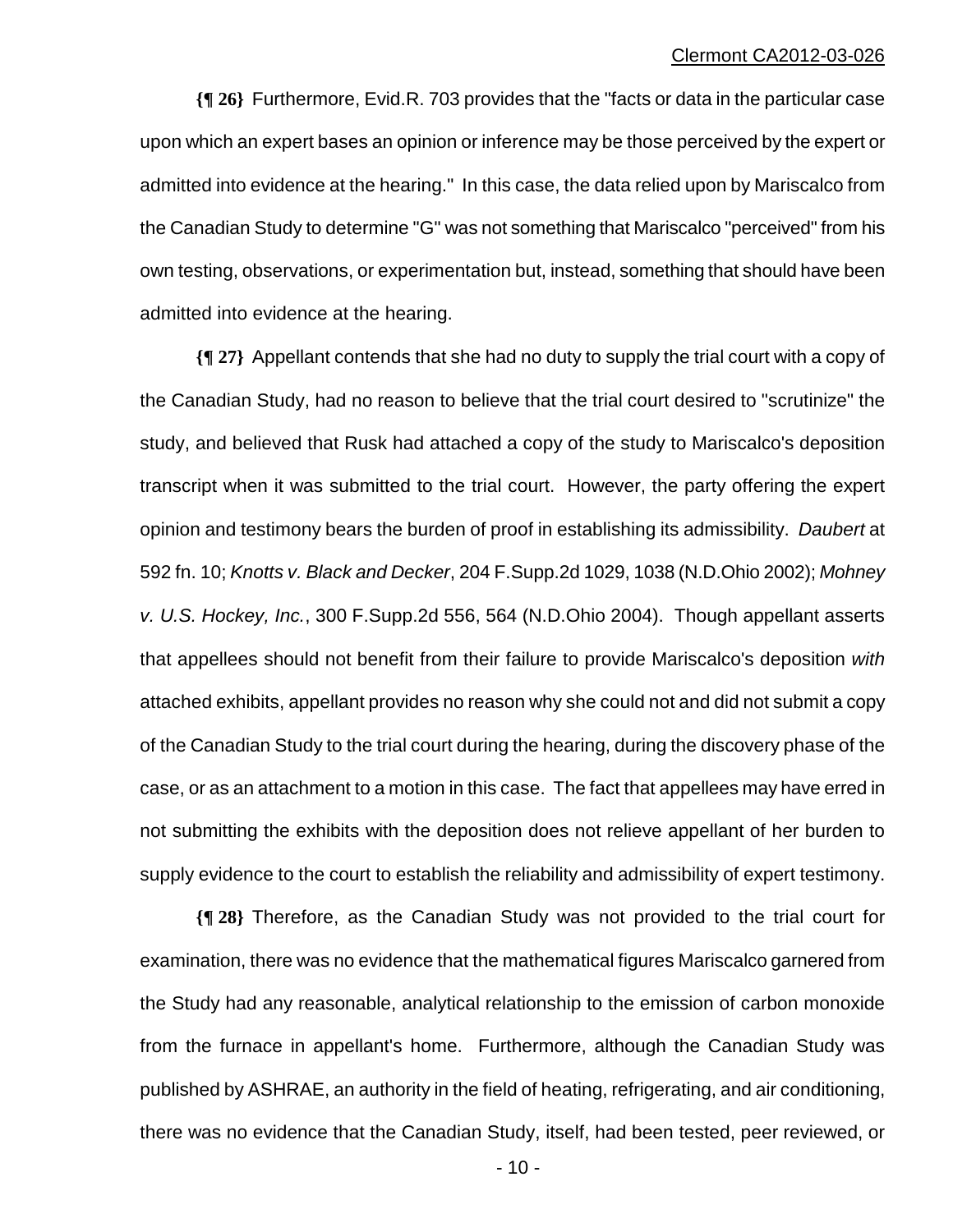had a known or potential rate of error. Simply put, there was no foundation for the scientific reliability of the Canadian Study and why the mathematical figures relied upon in *that* study involving *that* house could reasonably be applied to appellant's home and Mariscalco's calculation.

**{¶ 29}** Based upon the foregoing, we cannot find that the trial court abused its discretion in determining that, without being able to review the Canadian Study, the Study, as used by Mariscalco as an underlying source for his opinion, was scientifically unreliable.

#### **Mariscalco's Lack of Testing and Reliance on Assumptions**

**{¶ 30}** Appellant next takes issue with the trial court's finding that Mariscalco failed to perform significant testing on appellant's home and furnace while making assumptions regarding the air infiltration rate ("Q") and the flue leakage rate ("G").

**{¶ 31}** "Expert testimony may not be based on mere speculation." *Rose v. Truck Centers, Inc.*, 611 F.Supp.2d 745, 750 (N.D.Ohio 2009), citing *Daubert*, 509 U.S. at 590. Although an expert is not required to perform independent tests or experiments in forming his opinion, the absence of such scientific tests or experiments may demonstrate an absence of a reliable methodology. *See* Evid.R. 702; *Botnick v. Zimmer, Inc.*, 484 F.Supp.2d 715, 720 (N.D.Ohio 2007) (absence of studies, tests, or experiments performed by expert to validate expert's opinion fails to satisfy the reliability standard outlined in *Daubert*).

**{¶ 32}** Here, Mariscalco openly stated at the hearing and during his deposition that, beyond his test to determine the volume of appellant's home, he performed no tests on the furnace or appellant's residence. Further, Mariscalco admitted that the generally accepted way of determining the air infiltration rate ("Q") into a home is to perform a tracer gas study. Yet, Mariscalco chose not to perform such a study. Instead, Mariscalco used a range of infiltration rates to "predict" the amount of carbon monoxide emitted from the furnace and entering appellant's living space while the furnace was running. Furthermore, as was

 $- 11 -$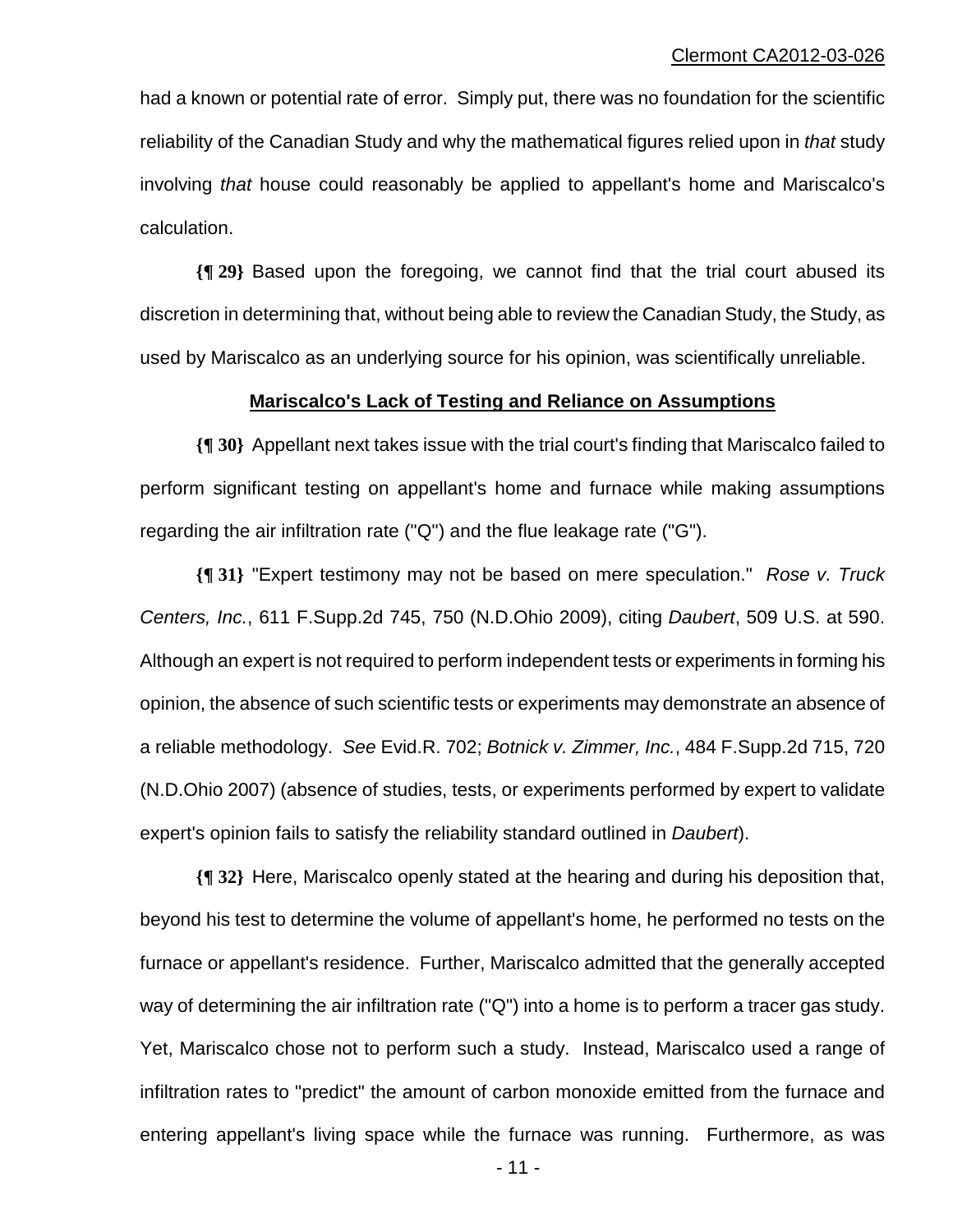discussed above, Mariscalco relied upon what the trial court could only conclude was an unreliable study in order to determine "G." Thus, based upon our review of the record, the trial court did not err in finding that Mariscalco failed to perform any significant tests on the furnace and that his opinion and calculations were based upon assumptions.

## **Application of** *Daubert*

**{¶ 33}** Appellant contends that the trial court erred in holding that there was no evidence that Mariscalco's methodology of using a series of mathematical calculations including "conservative assumptions" had ever been tested by any other qualified expert, had been subject to peer review, contained a known or potential rate of error, or gained general acceptance in the professional, scientific, technical, or engineering communities. In making this argument, appellant also asserts that the trial court has created a new standard by requiring that an expert satisfy *all* of the *Daubert* factors before being permitted to testify.

**{¶ 34}** However, in reviewing the trial court's decision, we cannot find support for this argument. The trial court simply stated that:

> [appellant] has not established that Mariscalco's methodology of using just a series of mathematical calculations using 'conservative assumptions of furnace leakage and accumulation,' and undisclosed 'background data,' has:

(1) been tested by any other qualified expert;

(2) been subject to peer review;

(3) a known or potential rate of error;

(4) gained general acceptance in the professional, scientific, technical or engineering communities.

The trial court's failure to place an "and" or "or" before the third and fourth factors of *Daubert*

does not lead to the conclusion that the trial court was outlining a new and stricter standard.

**{¶ 35}** Appellant goes on to argue that the trial court erred in finding that Mariscalco's

expert opinion failed to meet any of the *Daubert* factors. As noted above, to determine the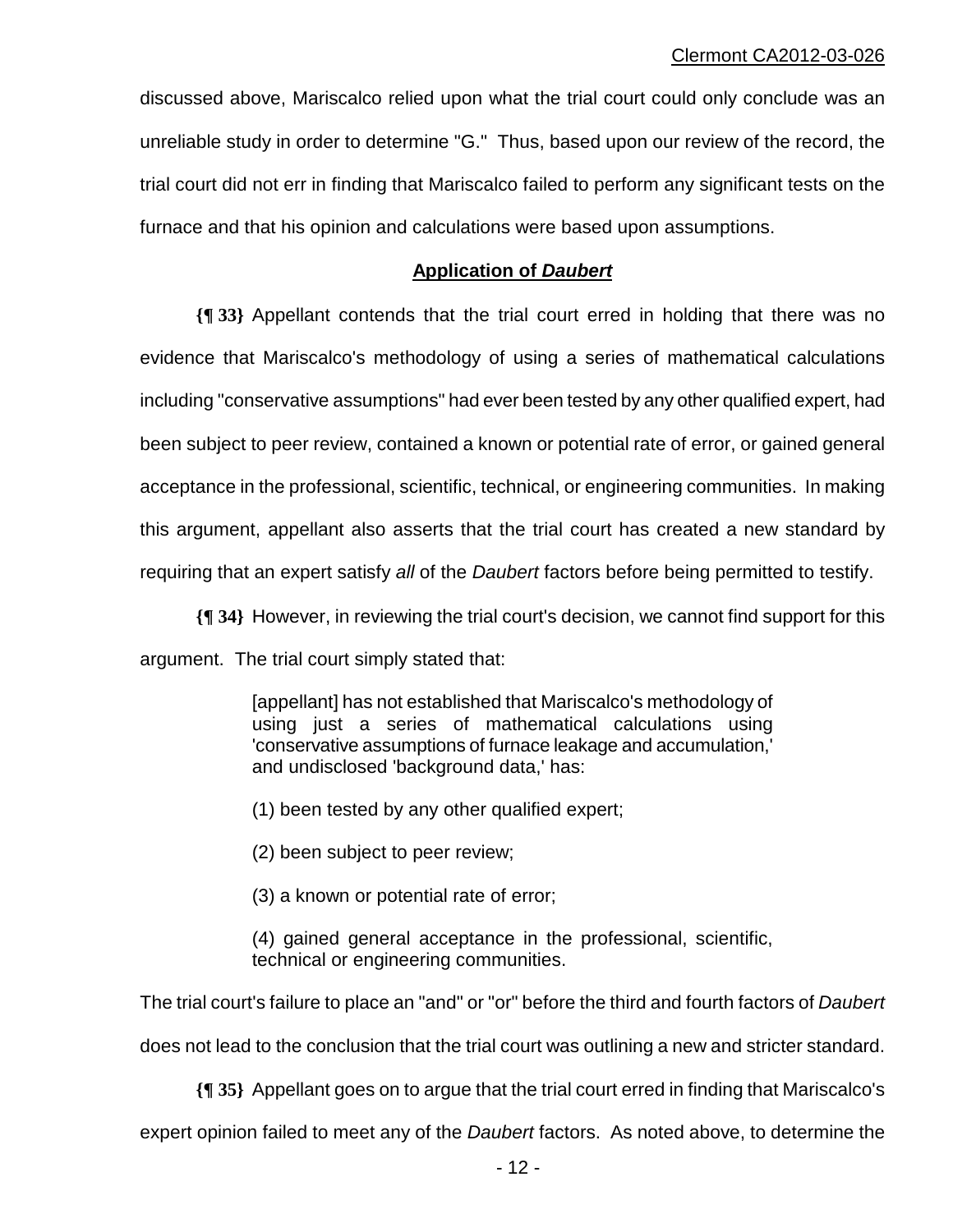reliability of testimony, the trial court may consider one or more of the factors outlined in *Daubert*: (1) whether the theory or scientific technique has been tested, (2) whether the theory or technique has been subject to peer review or publication, (3) whether the method has a known or potential rate of error, and (4) whether the theory has gained general acceptance in the scientific community. *Daubert* 509 U.S. at 593-594. "The focus is not on the substance of the expert's conclusions, but on how the expert arrived at his conclusions." *Herzner* at ¶ 9, citing *Valentine*, 2006-Ohio-3561, at ¶ 16.

**{¶ 36}** In this case, all parties agree that the NFPA and ASHRAE are the authoritative organizations and manuals in the requisite field. Moreover, it does not appear that the trial court took issue with Mariscalco's reliance upon the formula published in the NFPA 69 or ASHRAE. The trial court did, however, take issue with Mariscalco's use of the Canadian Study to calculate the flue leakage rate of appellant's home without any evidence that the Canadian Study was a scientifically reliable method of testing the emission of carbon monoxide from a furnace or that the house referenced in the Canadian Study was substantially similar to appellant's home in size, composition, and construction.<sup>8</sup>

**{¶ 37}** In *Herzner v. Fisher*, 2008-Ohio-2261 at ¶ 11, this court addressed the admissibility of an expert's opinion that a plaintiff suffered illness due to her exposure to toxic mold in her condominium unit. The expert relied upon tests conducted on the condominium three months after the plaintiff had vacated the unit. Although the test showed that mold spores were present in the unit, there was no evidence that the mold spores detected were present while the plaintiff was living in the unit or caused the sort of illness from which the plaintiff suffered. *Id*. Based upon this evidence, the trial court concluded that "there was too great a gap between the data and [the expert's] opinion[.]" *Id*. In reviewing the trial court's

<sup>8.</sup> The Canadian Study was conducted in 1961 while appellant's home was not even built until 1965.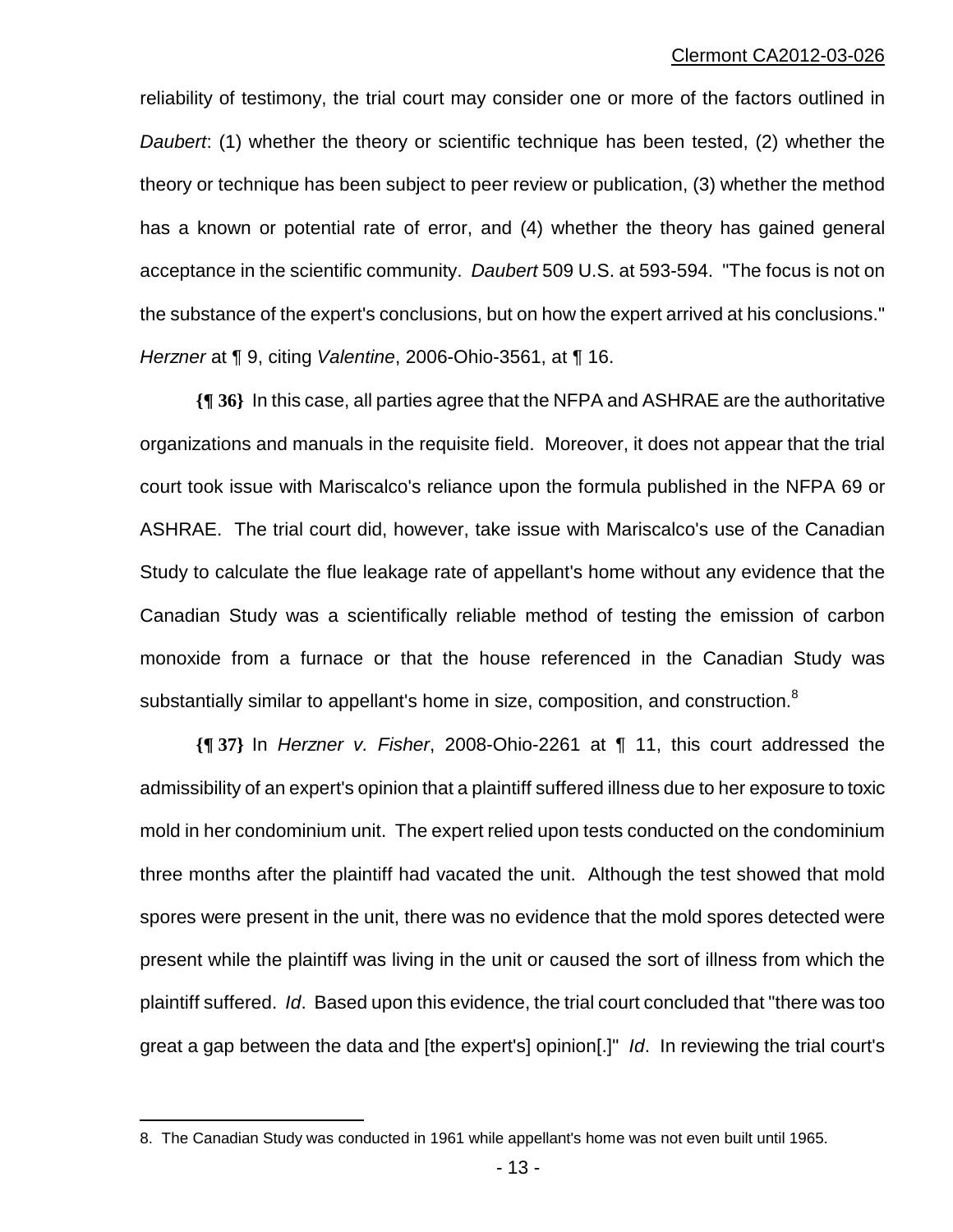ruling, this court concluded that the trial court thoroughly "exposed numerous faults in the principles and methods utilized by [the expert] to draw his conclusions" and, therefore, did not abuse its discretion in excluding the expert's testimony. *Id*. at ¶ 15.

**{¶ 38}** Just as in *Herzner*, Mariscalco's opinion cannot be relied upon to show that carbon monoxide was present in appellant's home during the time the furnace was in operation from 2004 to 2008. In *Herzner*, there was a lack of evidence that toxins were actually present in the condominium while the plaintiff was in residence. Similarly, in this case, there is a lack of evidence and testing on the part of Mariscalco to demonstrate that carbon monoxide was (1) ever actually emitted from the furnace in the concentration level of 5-20 ppm, and (2) that any carbon monoxide emitted from the furnace entered the living space of appellant's home.

**{¶ 39}** Due to Mariscalco's reliance on the Canadian Study, lack of testing, and reliance upon assumptions regarding the air infiltration rate and the way air and carbon monoxide would "typically" or "predictably" flow through appellant's home, the trial court determined that there was simply too great a gap between the data used by Mariscalco and his expert opinion to satisfy the strictures of Evid.R. 702(C). Based upon our review of the record, we find that the trial court did not abuse its discretion in making such a determination.

**{¶ 40}** Accordingly, appellant's first assignment of error is overruled.

**{¶ 41}** Assignment of Error No. 2:

**{¶ 42}** THE TRIAL JUDGE ERRED, AS A MATTER OF LAW, BY GRANTING SUMMARY JUDGMENT IN FAVOR OF DEFENDANT-APPELLEES [SIC].

**{¶ 43}** In her second assignment of error, appellant contends the trial court erred in granting summary judgment in favor of appellees. Specifically, appellant argues that, even without the testimony of Mariscalco, sufficient evidence exists as to create a genuine issue of material fact that appellant suffered permanent brain damage due to the negligence of

 $-14$  -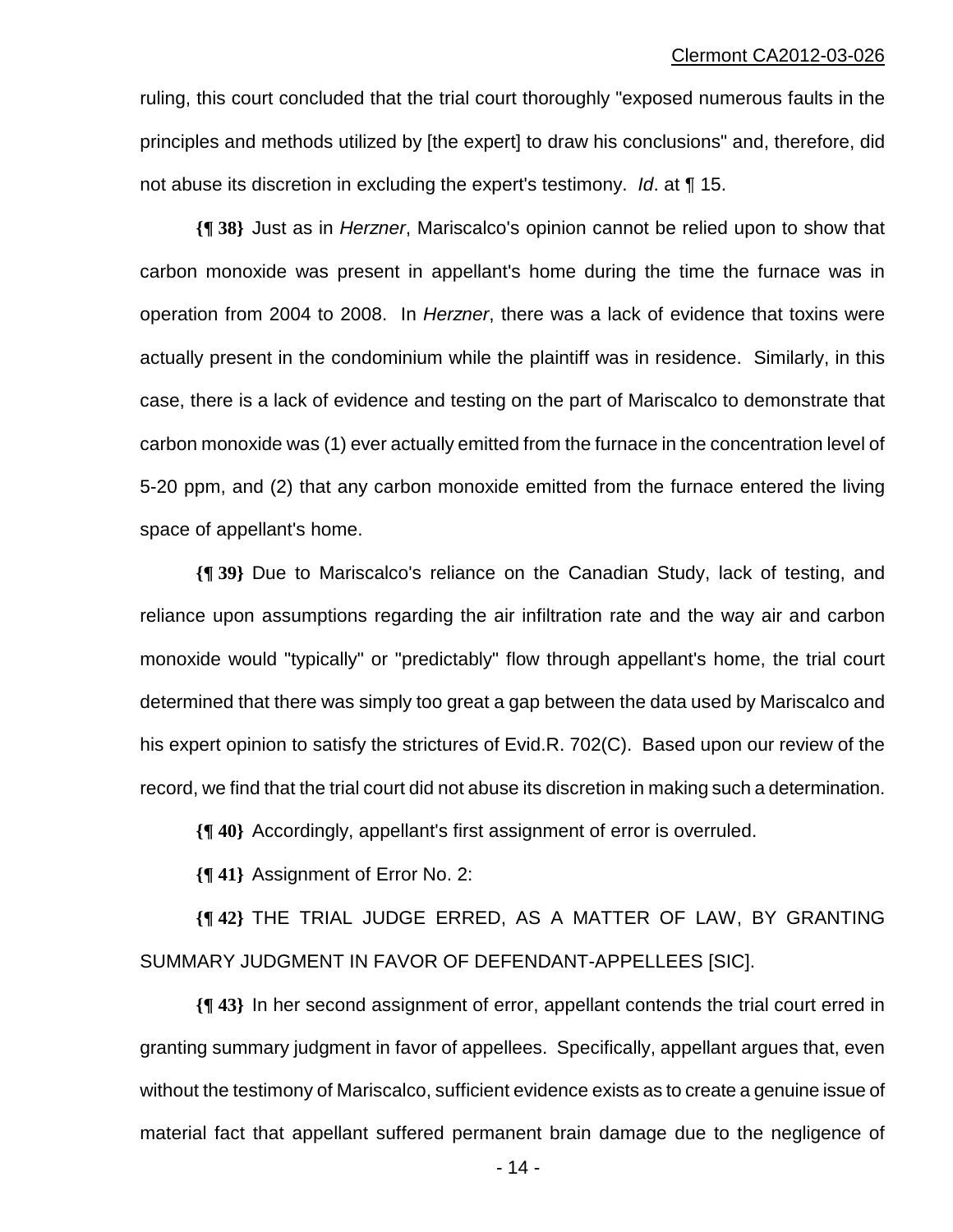appellees and that appellant's property was damaged due to the "puff back" which occurred in the furnace, also caused by appellees' negligence.

**{¶ 44}** This court reviews a trial court's decision on summary judgment under a de novo standard of review. *Harold v. Nationwide Mut. Ins. Co.*, 12th Dist. No. CA2007-01-013, 2008-Ohio-347, ¶ 11. Summary judgment is proper when: (1) there is no genuine issue of material fact, (2) the moving party is entitled to judgment as a matter of law, and (3) reasonable minds can only come to a conclusion adverse to the party against whom the motion is made, construing the evidence most strongly in that party's favor. Civ.R. 56(C). The party requesting summary judgment bears the initial burden of informing the court of the basis for the motion and identifying those portions of the record that demonstrate the absence of a genuine issue of material fact as to the essential elements of the nonmoving party's claims. *Dresher v. Burt*, 75 Ohio St.3d 280, 293 (1996). Once a party moving for summary judgment has satisfied its initial burden, the nonmoving party has the reciprocal burden to set forth specific facts showing that genuine issues remain. *Id*.; Civ.R. 56(E). Summary judgment is proper if the party opposing the motion fails to set forth such facts. *Id*.

#### **Personal Injury**

**{¶ 45}** Appellant first contends that, even without the testimony of Mariscalco, genuine issues of material fact exist as to whether appellant suffered permanent brain damage due to the negligent conduct of appellees. Specifically, appellant points to the opinions of her remaining expert witnesses: Robert Thomson, a professional engineer, Dr. Dennis Helffenstein, a clinical psychologist and rehabilitation counselor, and Dr. S. Gregory Hipskind, a neurologist. <sup>9</sup> Appellees, on the other hand, contend that the opinions of appellant's experts fail to provide sufficient opinions as to specific causation.

<sup>9.</sup> Neither Rusk, Apollo, nor Tribble sought to exclude the expert testimony of these individuals.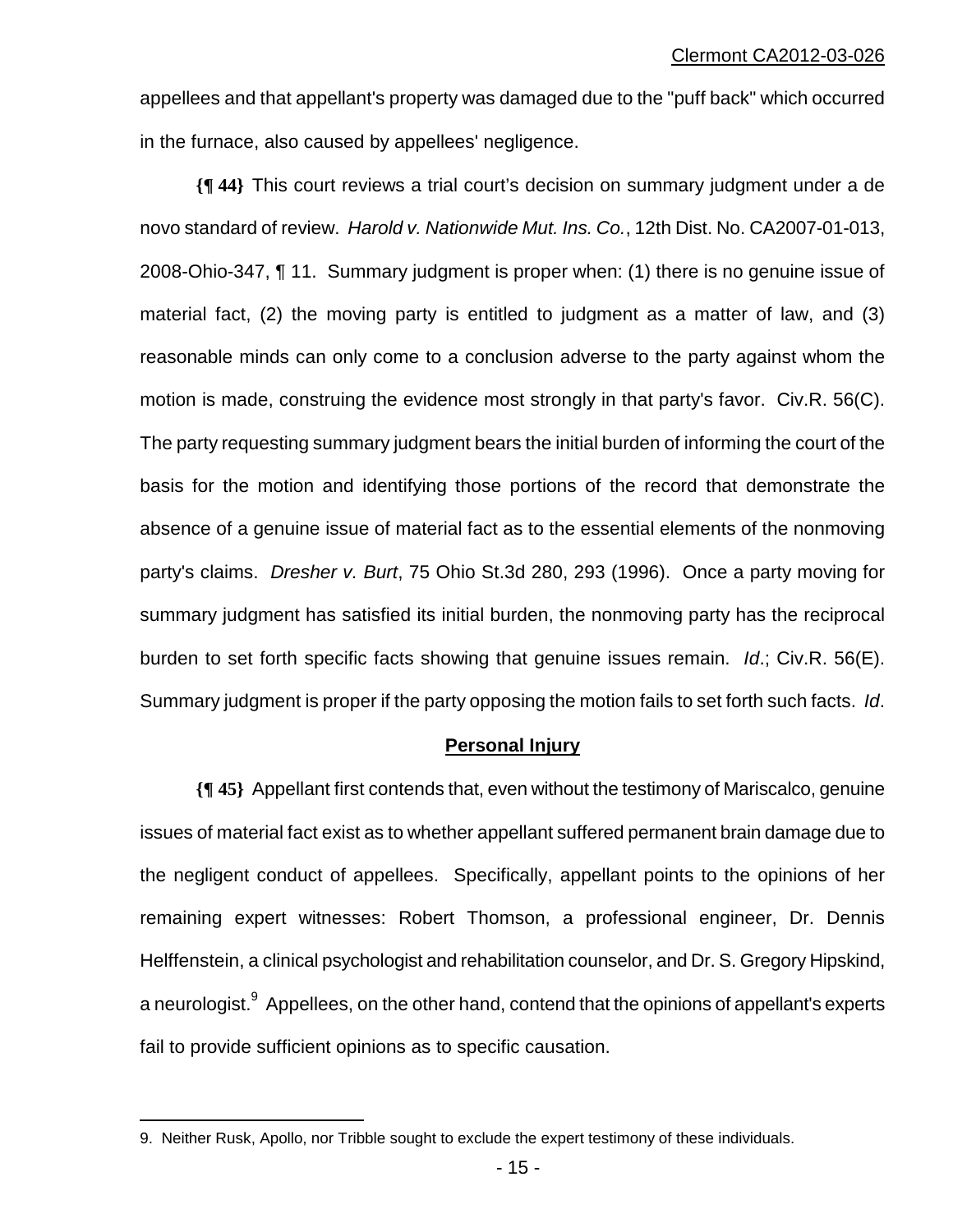**{¶ 46}** "To withstand summary judgment in a negligence action, a plaintiff must present evidence that the defendant owed the plaintiff a duty, that the duty was breached, and that the breach was the proximate cause of the plaintiff's damages." *Kerns v. Hobart Brothers Co*., 2nd Dist. No. 2007CA32, 2008-Ohio-2242, ¶ 124; *Roberts v. RMB Ents., Inc*, 197 Ohio App.3d 435, 2011-Ohio-6223, ¶ 31 (12th Dist.). To prove that a toxic substance, such as carbon monoxide, caused the plaintiff's medical condition, the plaintiff must establish "(1) that the toxin is capable of causing the medical condition and ailment (general causation), and (2) that the toxic substance in fact caused the claimant's medical condition (specific causation)." *Terry v. Caputo*, 115 Ohio St.3d 351, 2007-Ohio-5023, paragraph one of the syllabus. Specifically, the plaintiff must show that she was exposed to a toxic substance and that the level of exposure was sufficient to induce the complained-of medical condition, commonly known as "dose-response relationship." *Valentine v. PPG Industries, Inc.*, 158 Ohio App.3d 615, 2004-Ohio-4521, ¶ 17, fn. 1 (4th Dist.), affirmed by *Valentine v. Conrad*, 110 Ohio St.3d 42, 2006-Ohio-3561. *See also* Wiley, *Expert Witness Update: New Developments in Personal Injury Litigation*, Section 1.04, at 18-19, and Section 1.05[C], at 28 ("the dose makes the poison") (2000). "The mere coincidence of exposure and the appearance of a disease is never sufficient to prove causation in an individual instance." *Id*. at ¶ 47, citing Susan R. Poulter, *Science and Toxic Torts: Is There a Rational Solution to the Problem of Causation?*, 7 High Tech.L.J. 189 at 216 (1992); *Kerns* at ¶ 96.

**{¶ 47}** "Establishing general causation and specific causation in cases involving exposure to mold or other toxic substances involves a scientific inquiry, and thus causation must be established by testimony of a medical expert." *Terry*, 2007-Ohio-5023 at paragraph two of the syllabus. Without this expert testimony to establish both general and specific causation, "a claimant cannot establish a prima facie case of exposure to mold or other toxic

 $- 16 -$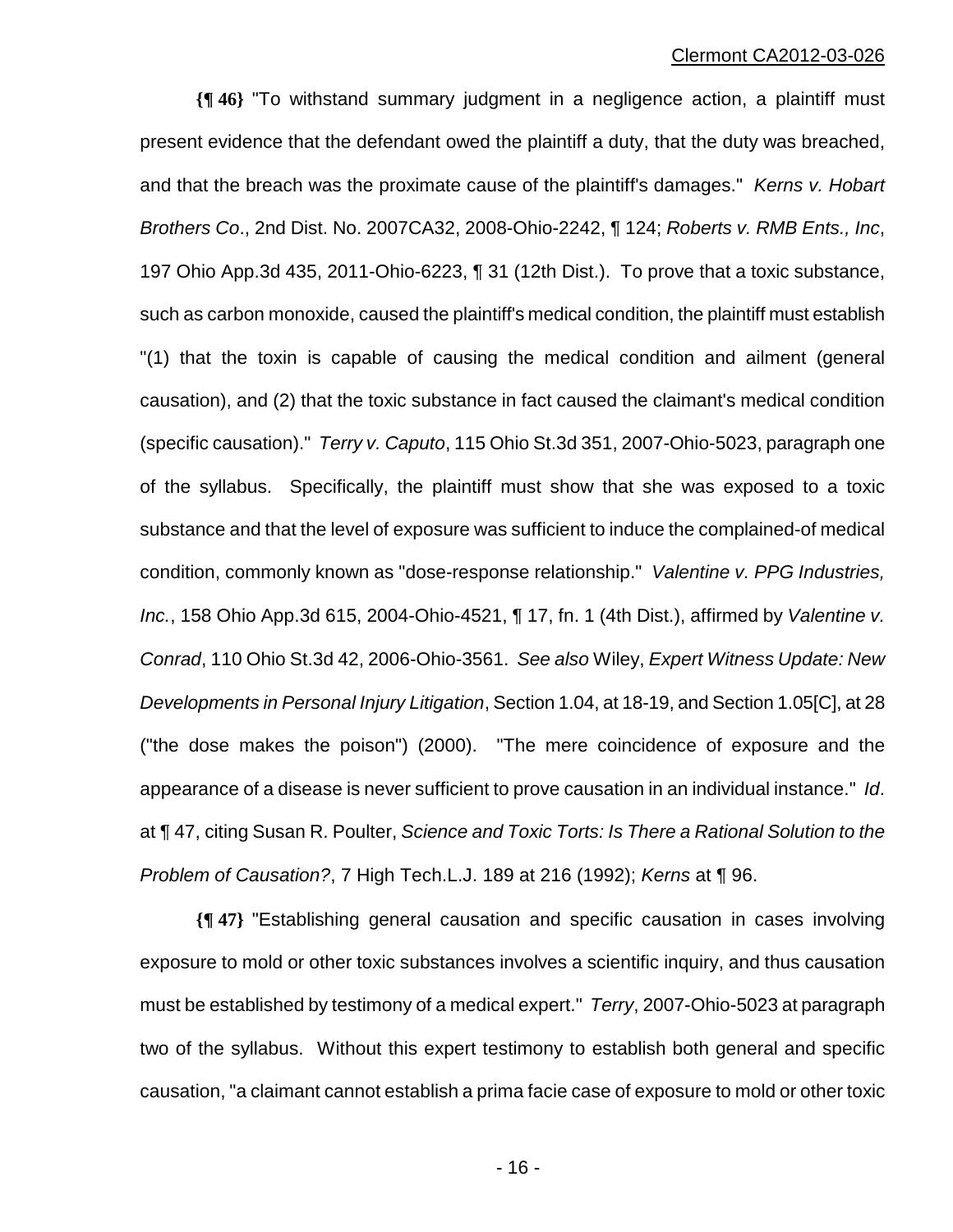substances." *Id*. at paragraph three of the syllabus.

**{¶ 48}** The parties do not dispute that the inhalation of carbon monoxide is capable of causing brain damage. Thus, the issue of general causation is established and the remaining issue is whether specific causation can be demonstrated by appellant. According to appellees, there is a lack of evidence establishing that appellant's brain damage was caused by exposure to carbon monoxide *which was caused by the furnace* as opposed to other possible causes including a blocked chimney. This court shall begin by reviewing the reports and assessments of appellant's remaining experts.

**{¶ 49}** On May 17, 2010, Thomson gave his report regarding the furnace and appellant's home. In formulating his opinion, Thomson stated that he visited and inspected the furnace after it had been removed from appellant's home, that he visited and inspected appellant's home, that he took photographs of the home and furnace, and that he interviewed appellant. Thomson concluded that, as the furnace lacked a proper amount of combustion air, the fuel inside the furnace did not burn adequately and the unburned fuel caused carbon monoxide to exhaust from the furnace. This carbon monoxide was "most likely" drawn into the distribution system of the house and entered the living space of the home, which could have resulted in carbon monoxide poisoning to residents of the home.<sup>10</sup> Thomson concluded that the distribution of carbon monoxide into the living space of a residence could result in "poisoning for the occupants." Yet, Thomson never opined as to the amount of carbon monoxide that could, or did, enter the living space of appellant's home or how often the distribution of carbon monoxide occurred.<sup>11</sup>

<sup>10.</sup> Although not raised by the parties, this court questions whether Thomson's opinion is competently expressed in terms of probability or reasonable scientific certainty and not a lesser degree of certainty. *See Schneble v. Stark*, 12th Dist. Nos. CA2011-06-063, CA2011-06-064, 2012-Ohio-3031, ¶ 39.

<sup>11.</sup> Again, appellant takes issue with the trial court's reliance on this May 17, 2010 report, stating that the trial court "fixated" upon this initial report while "ignoring" Thomson's December 7, 2011 supplemental report. However, as indicated in Thomson's supplemental report, his initial opinion from the May 17, 2010 report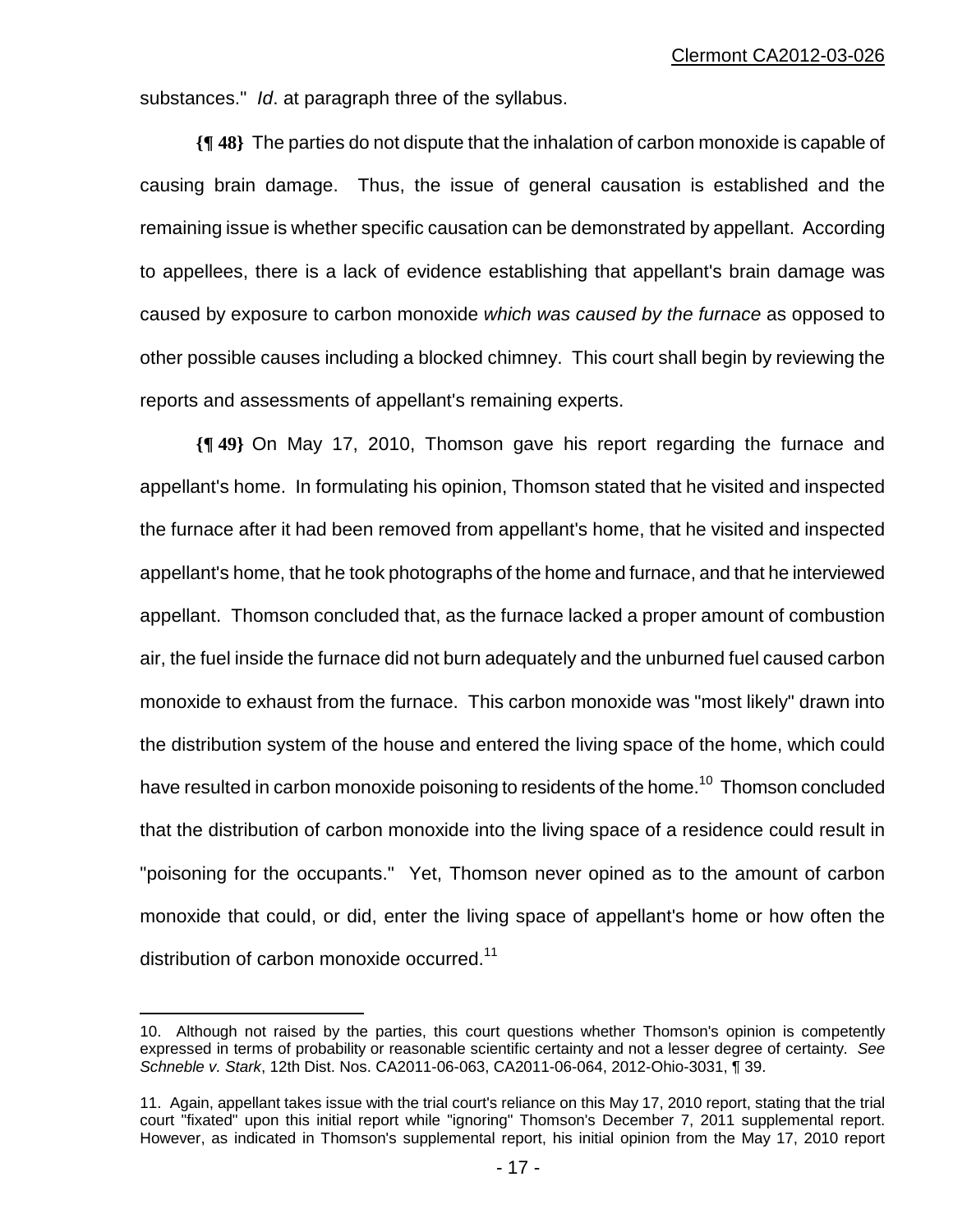**{¶ 50}** In his neuropsychological evaluation, Dr. Helffenstein bases his opinion, at least in part, on the May 17, 2010 Engineering Report of Thompson for the conclusion that, because the furnace in appellant's home had an insufficient source of combustion air, the furnace emitted carbon monoxide into appellant's home while it was in operation. Thus, Dr. Helffenstein worked under the assumption that appellant was exposed to carbon monoxide from 2004 until 2008. Dr. Helffenstein concluded, after performing tests on appellant and reviewing her medical files, that appellant "experienced a chronic exposure to carbon monoxide between March 2004 and January 18, 2008." Dr. Helffenstein further found that appellant "was essentially exposed to carbon monoxide during the time that she was in her home and the furnace was in operation."

**{¶ 51}** In his report, Dr. Hipskind states, in the section titled "Patient's History/Indication for Brain SPECT Evaluation," that appellant was evaluated for carbon monoxide poisoning "that was caused by an improperly installed furnace in her home." Dr. Hipskind further states, without providing the basis for these conclusions, that the exposure occurred "from 2004 to 2008 because a combustion pipe was never installed[,] thus the furnace released carbon monoxide into [appellant's] house." Dr. Hipskind indicates that, according to OSHA, "levels of 9 parts per million or above [of carbon monoxide] may be associated with health risks." He then opined that the exposure level to appellant would have been at least been between 6-9 ppm based upon "the current science." Dr. Hipskind concluded that, based upon current understanding of exposure levels to carbon monoxide, as well as appellant's high-definition brain SPECT imaging, appellant's condition is consistent with a chronic low grade exposure to carbon monoxide.

**{¶ 52}** The reports and affidavits of Drs. Helffstein and Hipskind are premised upon

 $\overline{a}$ 

remained "unchanged" by the supplemental report. Thus, the trial court was not wrong in reviewing and discussing Thomson's May 17, 2010 report.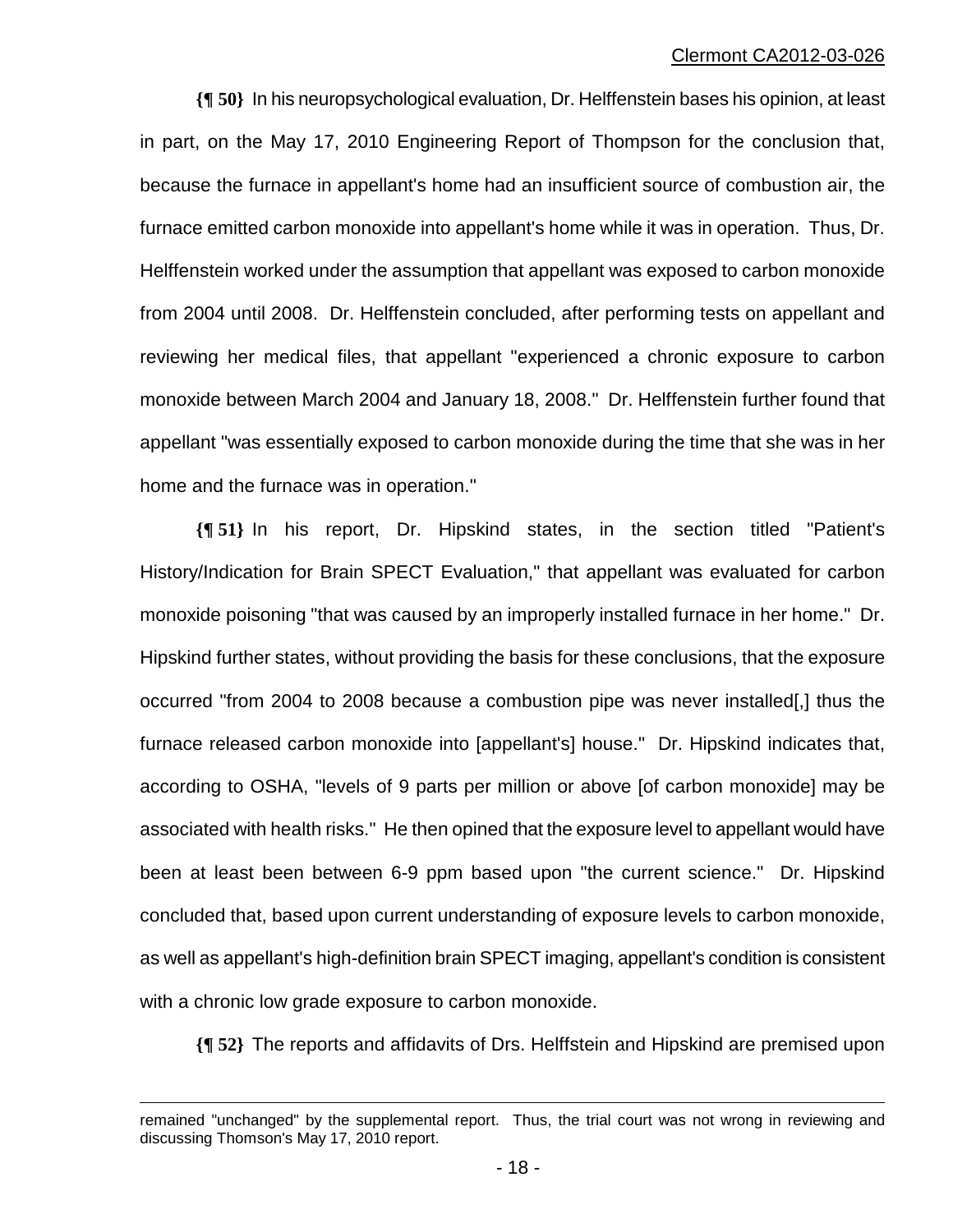Thomson's assumption that, due to a lack of combustion air, carbon monoxide was "most likely" distributed into the living space of appellant's home and that this distribution could result in "poisoning" to appellant. However, the fact that carbon monoxide was produced by the furnace and "most likely" entered appellant's living space does not warrant the conclusion that appellant inhaled said carbon monoxide at *toxic levels*, thereby causing her permanent brain damage. Furthermore, although Dr. Hipskind states that "levels of 9 parts per million or above [of carbon monoxide] may be associated with health risks," there is no indication in the record—beyond Mariscalco's now excluded testimony—that the level of carbon monoxide in appellant's living space reached 9 ppm. Simply because appellant suffers from the effects of carbon monoxide poisoning does not necessarily equate to a finding that carbon monoxide, at a toxic level, was emitted from the furnace or was distributed through her home. As stated above, there was no testing performed in the home which showed any level of carbon monoxide existing in the living space of appellant's home between 2004 and 2008.

**{¶ 53}** Therefore, based upon our review of the record in this case, we find that appellant has failed to establish that genuine issues of material fact remain as to the element of specific causation. Consequently, the trial court did not err in granting summary judgment to appellees on appellant's personal injury claims, as appellees are entitled to judgment as a matter of law.

#### **Property Damage**

**{¶ 54}** Appellees also moved for, and were granted, summary judgment as to appellant's property damage claims. However, although generally stating that the trial court erred in granting summary judgment, appellant fails to address in her brief the grant of summary judgment with respect to the property damage claims. Therefore, we need not review this aspect of the trial court's decision. Appellant's failure to raise an argument in her brief constitutes a waiver of the argument on appeal. *Radvansky v. City of Olmsted Falls*,

 $- 19 -$